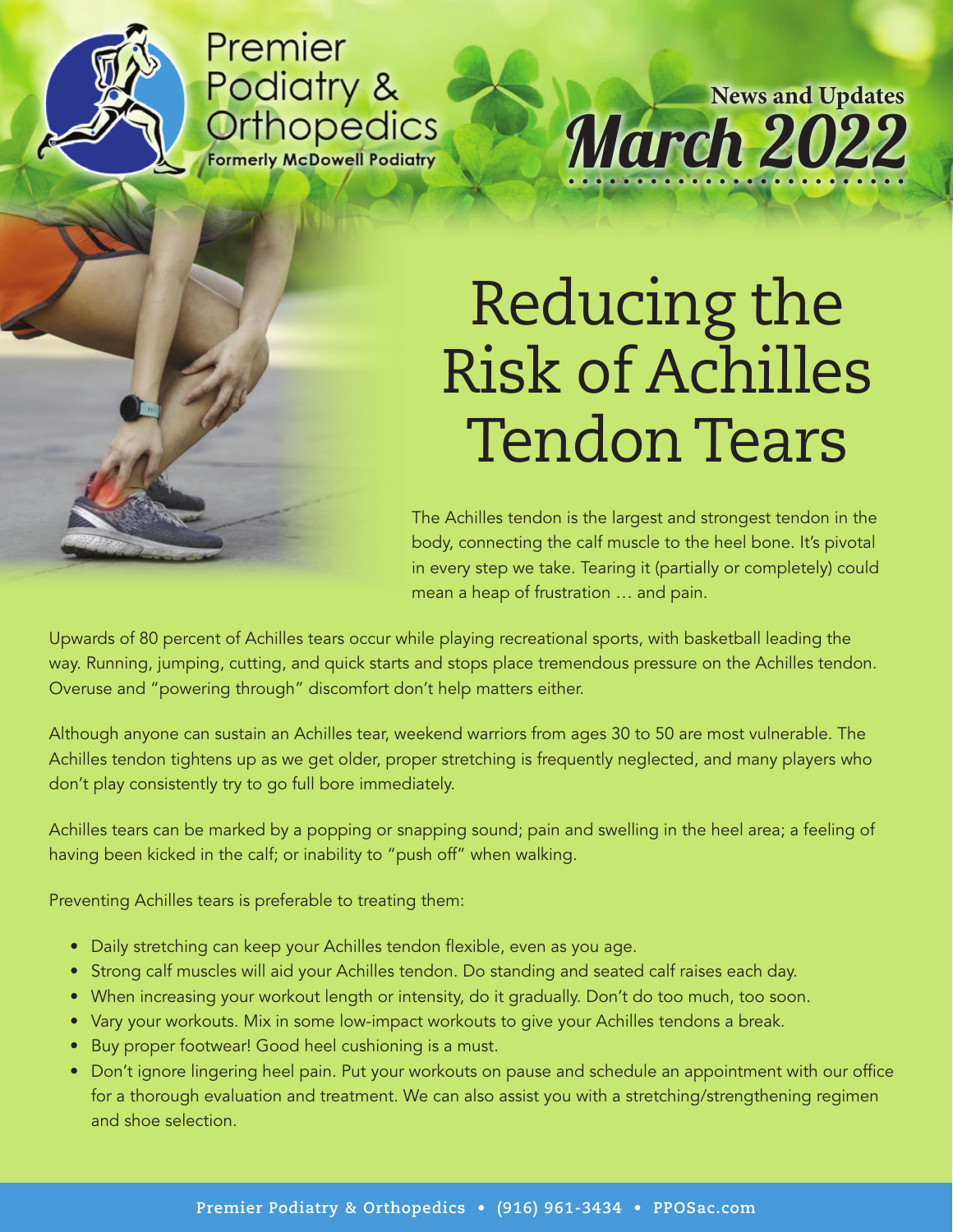## Friction and Pressure Produce Ugly Cousins

Corns and calluses are formations of hardened, thickened skin that protect areas subjected to excessive friction or pressure. Unpleasant to look at and sometimes painful, at least they start with good intentions.

Friction is the driving force behind corns. Hard corns, the most familiar type, are small, round, and yellowish, with well-defined centers. Their stomping grounds are the side of the little toe and the tops of toes. (Soft corns are rubbery, whitish, look like an open sore, and form between toes. Seed corns are the runts of the corn litter and reside on the sole.)

Poorly fitted shoes are responsible for many corns, since they pump up the friction factor. Conditions such as hammertoes, claw foot, and bunions create extra friction points. Unnatural walking patterns are sometimes to blame too.

Pressure is the catalyst for calluses, which generally form at various spots on the underside of the foot/toes. Calluses cover larger areas than corns, have less-defined edges, sport that attractive pale-yellow color, and lack surface sensitivity.

Jobs that require a lot of standing, athletic activity that pounds the feet, frequent high-heels usage, and regularly walking barefoot can spur calluses.

If corns or calluses cause irritation, make sure your shoes fit well. Gel pad inserts may help, along with warm foot soaks followed by pumice stone treatments to gently remove dead skin cells.

Beware of over-the-counter remedies containing harsh chemicals (e.g., salicylic acid), which can damage healthy surrounding skin. People with diabetes or circulatory issues should never use them.

If corns or calluses are bothering you, schedule an appointment with our office. We can shave away thickened, dead skin with a surgical blade — quickly and painlessly — and effectively address the root cause of the problem.

## Mark Your Calendars

- March 1 Mardi Gras: No corporate sponsorships are permitted on Mardi Gras floats.
- March 2 Ash Wednesday: Sundays are not included in the 40 days of Lent.
- March 13 Daylight Saving Time begins: Many blame DST for killing the drive-in movie biz.
- March 15 March Madness begins: Most titles: UCLA, 11 (men's); UConn, 11 (women's).
- March 17 St. Patrick's Day: Approximately one in 10,000 clovers are four-leaf clovers.
- March 20 First day of spring: Vernal equinox … 12 hours of daylight, 12 hours of darkness.
	- March 31 National Crayon Day: Coloring books predate crayons (were used by painters).

 $\overline{\mathcal{L}}$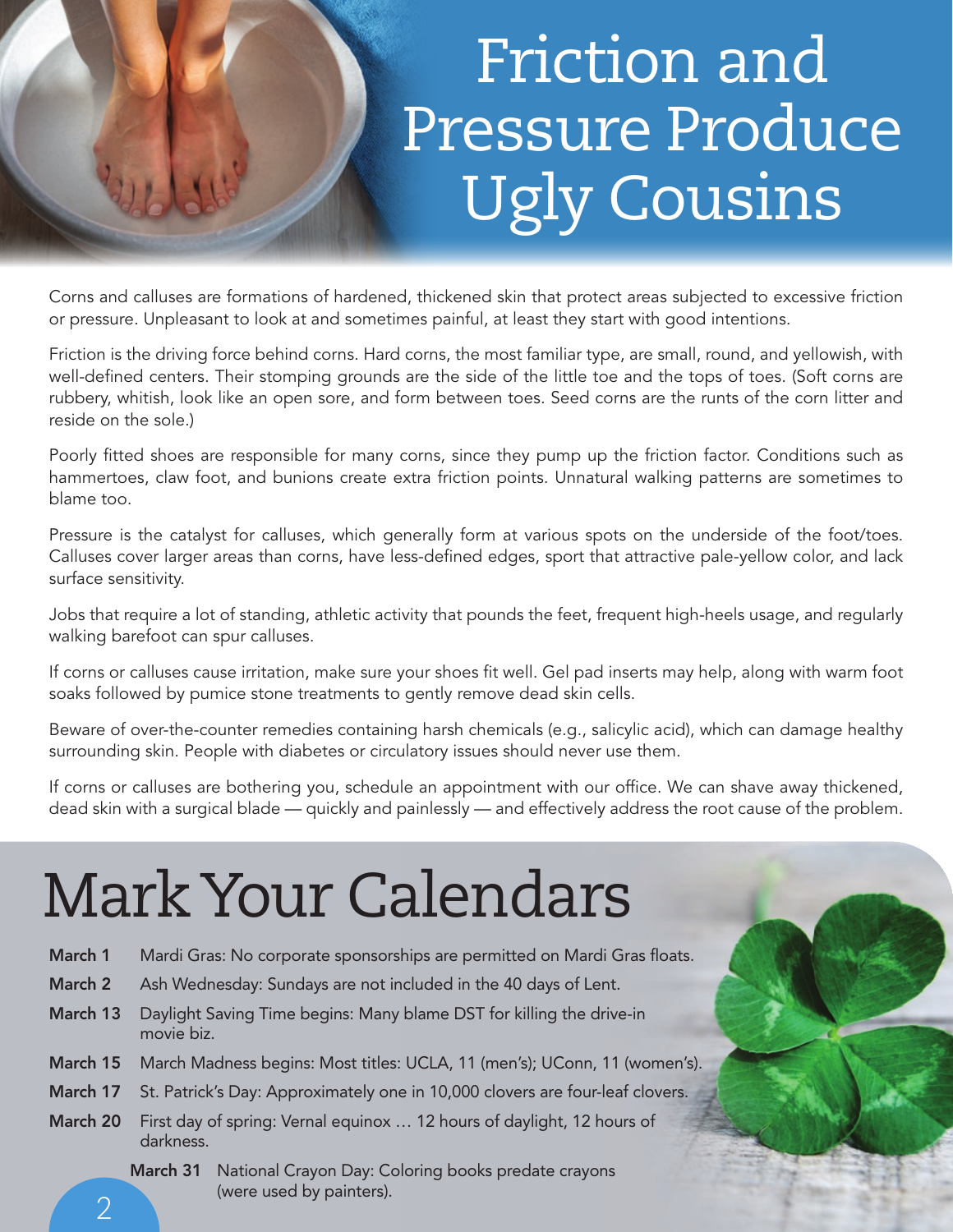# A Little Bit of Beer Can Go a Long Way

Beer, a popular beverage for thousands of years, is made from cereal grains, yeast, hops, and water, each of which have some healthful qualities. *If beer is consumed in moderation,* some health benefits can be reaped. (Those with alcohol-use disorder should steer clear of all alcohol.)

The CDC defines moderation as one drink or less per day for women; two or fewer for men. Women have a lower amount of body water per pound than men, which raises the concentration of alcohol in the blood, hence one less drink per day than men.

One drink is equivalent to 12 ounces of beer (alcohol by volume, 5%), 8 ounces of malt liquor (7%), 5 ounces of wine (12%), or 1.5 ounces of distilled spirits (40%).

Drinking beer in *moderation* includes the following potential benefits:

- Lowers risk of heart disease. Beer raises HDL levels ("good" cholesterol), which helps to sweep cholesterol deposits (LDL, "bad" cholesterol) from arteries and blood vessels.
- Boosts antioxidant properties.
- Reduces insulin resistance, which helps stave off diabetes.
- Though not definitive, beer appears to be linked to improved bone density in men and postmenopausal women, and may lower the risk of dementia.

However, for heavy drinkers and binge drinkers, any benefits are snuffed out and detrimental ones rapidly fill the void — for instance, dehydration, weight gain (think beer belly), depression, intoxication/ impairment, addiction, liver disease, and higher risk for certain cancers (e.g., throat or mouth).

Keep in mind that any nutritional benefits attributed to beer can be acquired through a nutrient-rich diet that includes plenty of fresh fruits and vegetables.

There's nothing wrong with an occasional beer or glass of wine. If you're drinking in moderation, cheers!

### Irish Pork Roast with Roasted Root Vegetables

Yield: 8 servings; Prep time: 40 min. (active), 1 hr. 40 min. (total)

*In this easy one-pan dinner, boneless pork loin roast is cooked over a bed of carrots and parsnips for an allin-one dish that makes an impressive centerpiece for a holiday meal or Sunday dinner.*

#### Ingredients

- 1½ pounds carrots, cut into 1-inch pieces
- 1½ pounds parsnips, peeled and cut into 1-inch pieces
- 3 tablespoons extra-virgin olive oil, divided
- 2 teaspoons fresh thyme leaves, divided
- 3/4 teaspoon salt, divided
- 3/4 teaspoon ground pepper, divided
- 2 pounds boneless pork loin roast, preferably free-range heritage pork
- 1 teaspoon honey
- 1 cup dry hard cider
- Favorite chutney or applesauce for serving (optional)

#### **Directions**

- 1. Preheat oven to 400 °F.
- 2. Toss carrots and parsnips in a large bowl with 2 tablespoons oil, 1 teaspoon thyme, and 1/4 teaspoon each salt and pepper. Spread evenly in a roasting pan. Rub pork with the remaining 1 tablespoon oil, and season with the remaining 1 teaspoon thyme and 1/2 teaspoon each salt and pepper. Place the pork, fat-side up, on top of the vegetables.
- 3. Roast, stirring the vegetables occasionally, until an instant-read thermometer inserted into the thickest part of the pork registers 145 °F, 50 to 65 minutes.
- 4. Transfer the pork to a clean cutting board. Tent with foil and let rest for 15 minutes. Transfer the vegetables to a large bowl and stir in honey.
- 5. Place the roasting pan over two burners on high heat. Add cider and cook, scraping up any browned bits, until reduced by half, 3 to 5 minutes.
- 6. Slice the pork and serve with the vegetables, sauce, and chutney or applesauce (if desired).

*Recipe courtesy of www.eatingwell.com.*